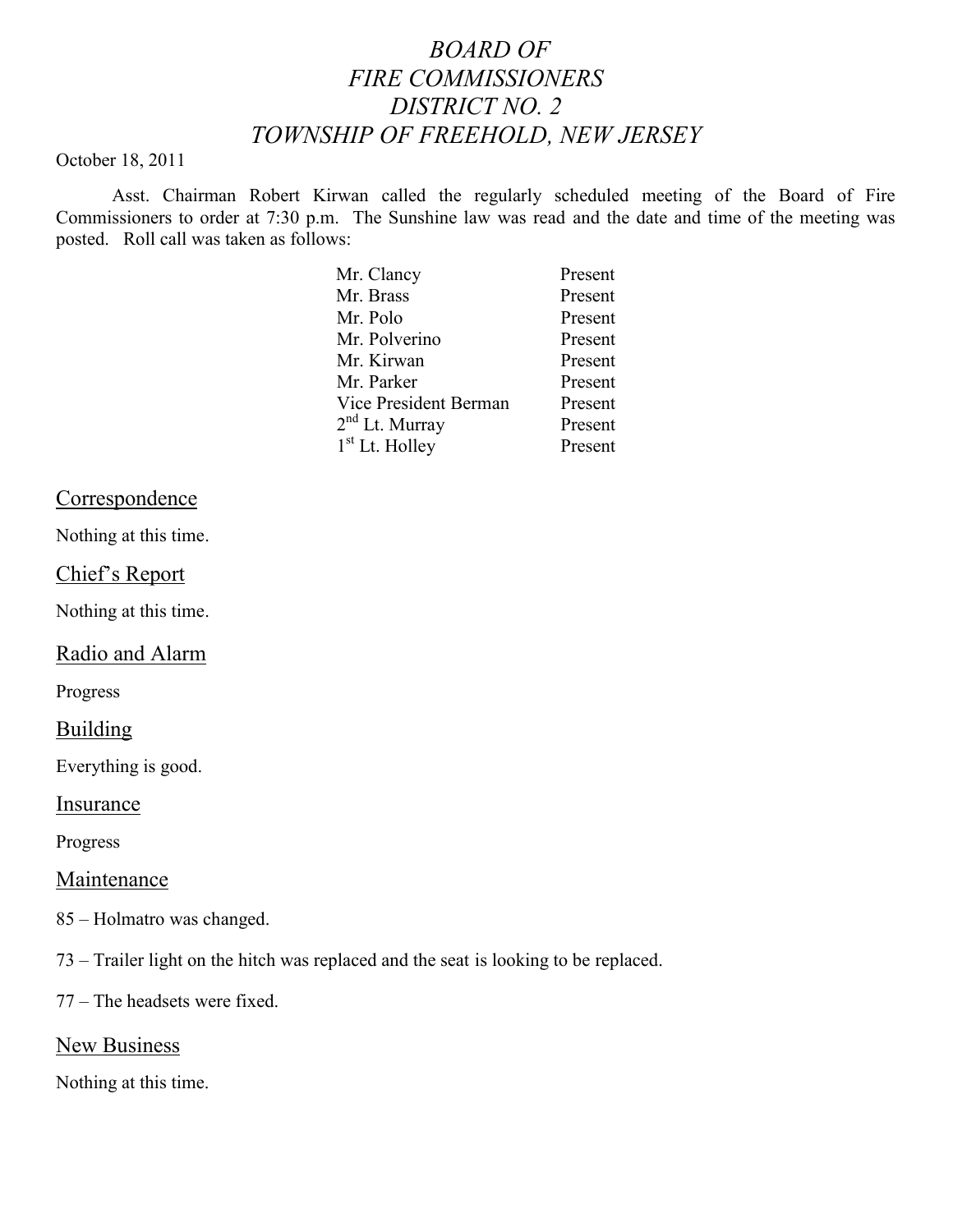# Old Business

Roux Associates sent a letter to the board regarding for their 2010 balance. Mr. Polo gave the letter to Mr. Parker to see if there is anything he can do to try and resolve this issue. The board has decided to wait until the end of the year and if there are monies left over they will pay towards the balance of 2010.

Mr. Parker is going to work on getting the Board of Commissioners a 501c3 status for tax exempt so that they can receive payment for any major situations.

#### Budget

Mr. Stankewicz introduced the budget to the board he advised the board of what he thinks should be done. Mr. Brass made a motion to approve the budget and Mr. Polverino  $2<sup>nd</sup>$  it the role was called and the budget was approved. Mr. Stankewicz will be back at the November  $15<sup>th</sup>$  meeting to adopt the budget. A letter was received from the tax assessor stating that there would be an additional \$5,231 that we could add to the budget. Mr. Stankewicz will increase environmental will increase by 5,231 making it \$125,231. Mr. Stankewicz will make the changes for Mr. Brass to sign.

#### Treasurer's Report

| Freehold Savings Bank |                              |                |  |
|-----------------------|------------------------------|----------------|--|
|                       | Checking                     | 856.84         |  |
|                       | Money Market                 | 978,013.00     |  |
|                       | CD                           | 722,185.17     |  |
| Total assets:         |                              | \$1,701,055.01 |  |
| October Bills         |                              |                |  |
| 8093                  | Postmaster of Freehold       | 264.00         |  |
| 8094                  | NJ Natural Gas               | 84.99          |  |
| 8095                  | JCP & L                      | 563.26         |  |
| 8096                  | Verizon                      | 418.69         |  |
| 8097                  | Motorola                     | 608.00         |  |
| 8098                  | Verizon Wireless             | 844.00         |  |
| 8099                  | Cablevision                  | 224.70         |  |
| 8100                  | <b>Grant Masters</b>         | 1,250.00       |  |
| 8101                  | Edwards Tire Co.             | 123.95         |  |
| 8102                  | NJ Fire & Equip.             | 16,542.82      |  |
| 8103                  | Mon. Truck Equip. Co.        | 7,430.00       |  |
| 8104                  | US Grounds Maintenance Corp. | 1,209.47       |  |
| 8105                  | <b>WPCS</b>                  | 159.75         |  |
| 8106                  | Ocean Security Systems       | 420.00         |  |
| 8107                  | Fire & Safety                | 8,573.46       |  |
| 8108                  | Twp. Of Freehold             | 1,393.06       |  |
| 8109                  | Bryce's Auto Supply          | 164.12         |  |
| 8110                  | Robbie's Plumbing & Heating  | 100.00         |  |
| 8111                  | Mon. Cty. Fleet Service      | 40.81          |  |
| 8112                  | Emer. Equip. Sales           | 2,596.00       |  |
| 8113                  | Stefano's Pizza              | 103.75         |  |
| 8114                  | Mon. Truck Equip.            | 168.00         |  |
| 8115                  | Buchanan, Ingersol & Rooney  | 151.88         |  |
| 8116                  | Roux Associates              | 3,327.55       |  |